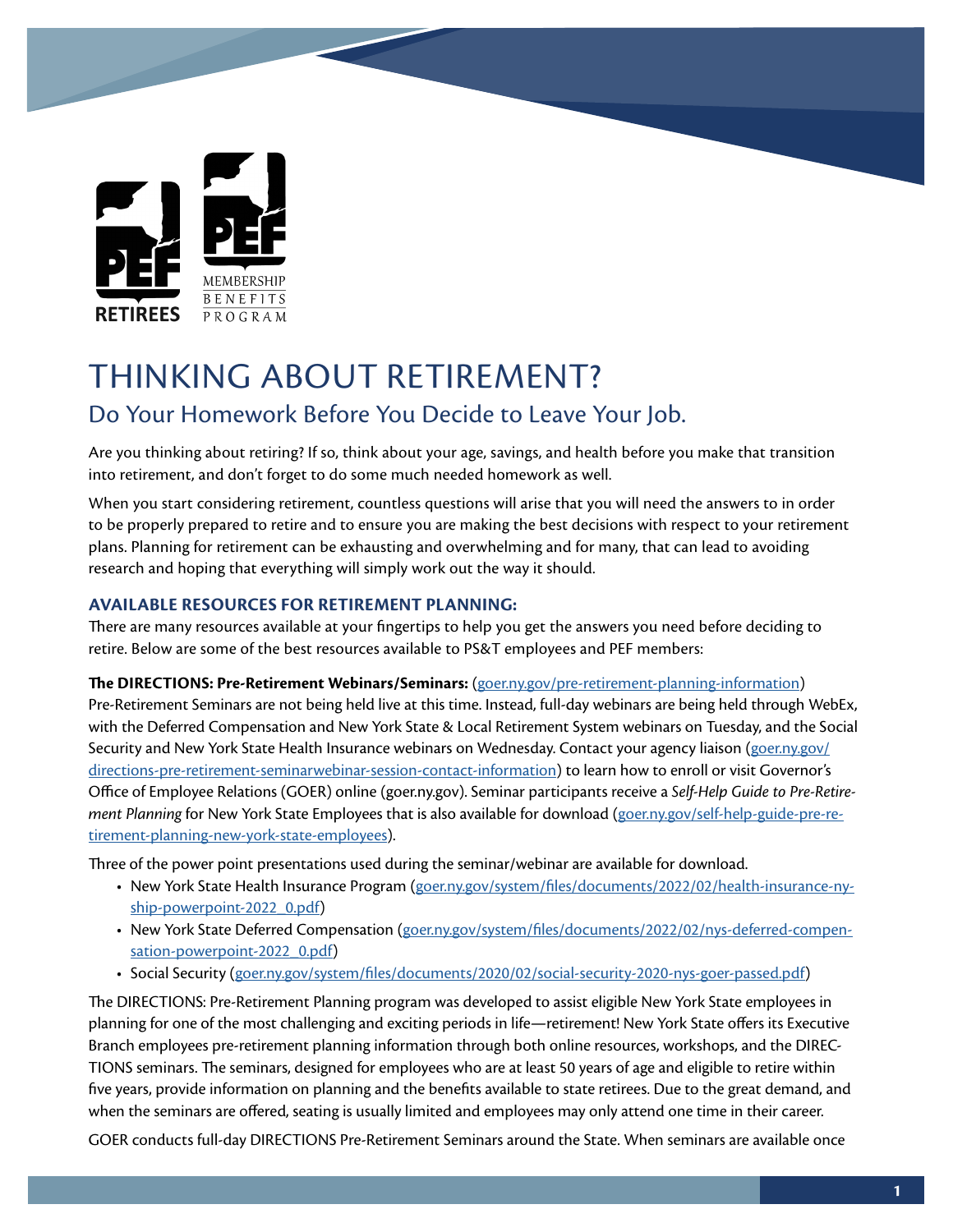again, the website will be updated and you will be able to contact your agency liaison to learn how to enroll, or you can visit GOER online [\(goer.ny.gov\)](http://goer.ny.gov).

**DIRECTIONS** is sponsored by GOER and the Office of the State Comptroller, with funding provided by the collective bargaining agreements between the State of New York and the public employee unions: CSEA, PEF, UUP, NYSCOPBA, GSEU, Council 82, and DC-37. GOER contributes on behalf of management/confidential employees.

# **RETIREMENT SYSTEM:** ([osc.state.ny.us/retirement](http://osc.state.ny.us/retirement))

# **Retirement Planning Resources:**

The Office of the New York State Comptroller's website has resources available for retirement planning, including a *5 Step Plan for Retirement* ([osc.state.ny.us/retirement/members/planning\)](http://osc.state.ny.us/retirement/members/planning). There, you will also find a Benefit Projector Calculator (The benefit projection calculator will project benefits for most Employees' Retirement System members in Tiers 1, 2, 3 and 4, and most Police and Fire Retirement System members in Tiers 1 and 2.) that will help you estimate your pension based on the information you enter ([osc.state.ny.us/retirement\)](http://osc.state.ny.us/retirement). Most Tier 2–6 members can now use Retirement Online ([web.osc.state.ny.us/retire/retirement\\_online/customers.php](http://web.osc.state.ny.us/retire/retirement_online/customers.php)) to create a NYSLRS pension estimate based on the salary and service information on file for you.

In addition, the Office of the New York State Comptroller's website provides access to Consultation Site Offices ([osc.](http://osc.state.ny.us/retirement/members/pre-retirement-consultations) [state.ny.us/retirement/members/pre-retirement-consultations\)](http://osc.state.ny.us/retirement/members/pre-retirement-consultations), locations throughout the state where you will find personalized services to help with retirement planning. Appointments are required for individual consultations at all sites. If you're nearing retirement, you may want to speak with an information representative to review your benefits and get answers to your questions. Unfortunately, because of COVID-19, consultation sites across the State are temporarily closed, but you can still take advantage of this personalized service over the phone.

A phone consultation provides answers to the same questions you can ask at an in-person consultation, but on a more flexible schedule, without the need for you to travel. You will need an appointment for a phone consultation. To schedule one, please call toll-free (866) 805-0990 or (518) 474-7736 in the Albany, New York area.

# **RETIREE HEALTH CARE:**

Health care during your retirement years can be a major expense. Understanding and preparing for your health care coverage and costs is a critical part of retirement planning.

1) **Department of Civil Service:** [\(cs.ny.gov/employee-benefits/login/index-retiree.cfm\)](http://cs.ny.gov/employee-benefits/login/index-retiree.cfm)

At the Department of Civil Service on the NYSHIP website, you will find information on the New York State Health Insurance Program (NYSHIP) for State and Local Government retired enrollees. Some health insurance-related questions that you that you should consider include:

- Can I continue my NYSHIP coverage in retirement?
- Will I be able to stay in the same plan I have now, if I move out of NYS?
- When do I need to enroll in Medicare?
- Will I be able to use my sick leave to offset the cost of my coverage as a retiree?
- What will happen to my dental and vision care coverage when I retire?

For answers to these and other questions regarding your health, dental, and vision care coverage in retirement, start by visiting NYSHIP Online. [\(cs.ny.gov/employee-benefits/group/5/19/1](http://cs.ny.gov/employee-benefits/group/5/19/1)). You may also download the publication: *Planning for Retirement: Health Insurance Coverage & Other Related Benefits in Retirement* (*cs.ny.gov*/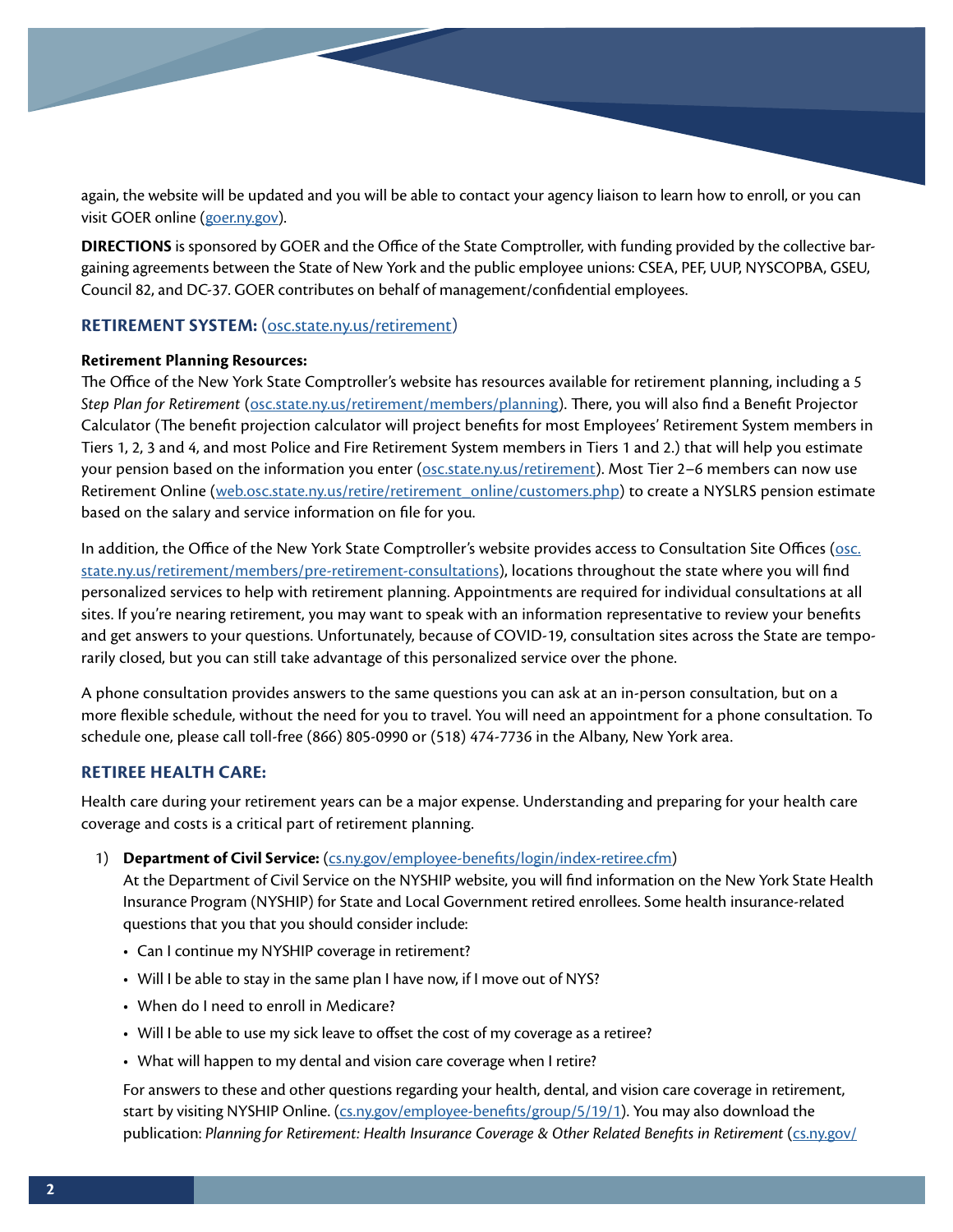[employee-benefits/nyship/shared/publications/retirement/2021/NY\\_Planning\\_For\\_Retirement\\_2021.pdf](http://cs.ny.gov/employee-benefits/nyship/shared/publications/retirement/2021/NY_Planning_For_Retirement_2021.pdf)).

- 2) Visit Retirement Online [\(web.osc.state.ny.us/retire/retirement\\_online/customers.php#retirees\)](http://web.osc.state.ny.us/retire/retirement_online/customers.php#retirees) to find information and links to important resources that will help you prepare for retirement. You can:
	- View your benefit information
	- Update your contact information
	- View or update your beneficiaries
	- Generate a verification of income letter

#### 3) Your **HBA**

As an active employee, your HBA is your primary source for benefit information. Before retiring, meet with your HBA to discuss all of the information you need regarding health insurance in retirement, including:

- Eligibility requirements for continuing health insurance coverage as a retiree (and whether you meet the requirements)
- Whether your current health insurance plan will meet your health care needs during retirement.
- When to enroll for Medicare coverage.
- Whether you can continue your existing dental and vision coverage.
- How to calculate the dollar value of your sick leave credits.

# **FREQUENTLY ASKED QUESTIONS & ANSWERS TO HELP YOU GET STARTED:**

Download the NYSHIP General Information Book for more information ([cs.ny.gov/employee-benefits/nyship/](http://cs.ny.gov/employee-benefits/nyship/shared/publications/general-information-book/2021/ny-gib-2021.pdf) [shared/publications/general-information-book/2021/ny-gib-2021.pdf\)](http://cs.ny.gov/employee-benefits/nyship/shared/publications/general-information-book/2021/ny-gib-2021.pdf)

#### **Will I be able to stay in the same plan I have now if I move out of NYS?**

If enrolled in a NYSHIP HMO and you move out of NYS, you must change to the Empire Plan.

The Empire Plan is available to all NYSHIP enrollees regardless of where they live or work in retirement. Coverage is worldwide. However, you should carefully review the list of network providers in the area where you plan to retire, as The Empire Plan does not offer in-network providers in all 50 states. If you move out of NYS, there may be no in-network providers within a reasonable distance of where you reside.

NYSHIP enrollees with retiree benefits can change health plan options once during any twelve-month period. This offers greater flexibility than the Option Transfer Period for active employees, which takes place each year in the fall.

# **When do I need to enroll in Medicare?**

Three months prior to your 65th birthday, the Employee Benefits Division (EBD) of the NYS Department of Civil Service will send you a letter with information regarding Medicare and how it works with NYSHIP, as well as a booklet entitled, Medicare & NYSHIP. This booklet explains when Medicare eligibility begins; when Medicare becomes primary (pays first) to NYSHIP; and when you MUST have Medicare Parts A and B coverage in effect to avoid a reduction in your overall benefits. You will receive this letter even if you are still an active employee.

As an active employee, if you or your dependents are eligible for Medicare, it is usually secondary to (pays after) NYSHIP coverage. Although you are not required to enroll in Medicare, EBD recommends that all individuals enroll in Part A when first eligible because there is typically no premium cost for Part A and timely enrollment should prevent individuals from incurring the Medicare late enrollment penalty. EBD further recommends that these individuals defer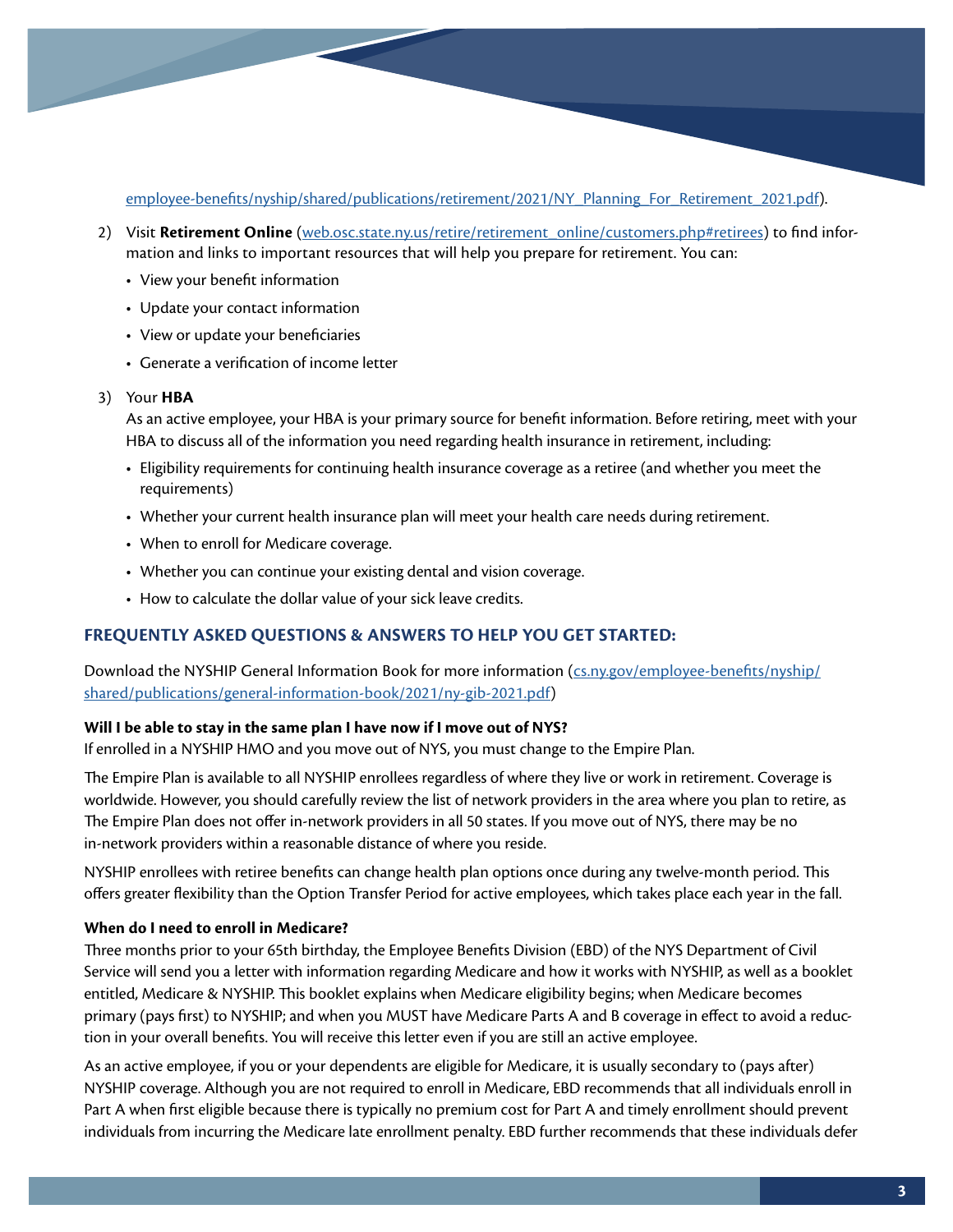enrolling in Part B when first eligible because there is a premium cost for Part B.

Under NYSHIP rules, you and your dependents must be enrolled in Medicare Part A and Part B when first eligible for Medicare coverage that is primary (pays first) to NYSHIP. For most enrollees and dependents who are already 65 at the time of their retirement, Medicare will become the primary coverage on the first day of the month following the end of the 28-day run-out period for coverage as an active employee. Check with your HBA to find out the exact date that your active employee coverage ends. It is important to enroll in Medicare on a timely basis. For more information, see Medicare and NYSHIP.

# **Will I be able to use my sick leave to offset the cost of my coverage as a retiree?**

You may be able to use the value of your unused sick leave to pay for all or part of the cost of your health insurance during retirement. The actuarial value of your unused sick leave hours is converted to a monthly dollar value. The result is a lifetime monthly sick leave credit, used to reduce your share of the monthly NYSHIP premium, as long as you are enrolled in NYSHIP.

You are only eligible for the sick leave credit if you retire directly from Active Employment, Leave Without Pay status, Preferred List coverage, or if you are approved for disability retirement retroactive to your last date of employment. This credit will not apply if you are in vested status or after retiring from vested status. To obtain an estimate of your sick leave credit, visit NYSHIP Online (cs.ny.gov/employee-benefits/login).

# **What will happen to my dental and vision benefits?**

# Dental Insurance for Retiring State Employees

As a state employee, the dental plan you may be receiving today, is not part of your health insurance and does not automatically continue when you retire. As you prepare to retire, you must decide what dental coverage you will select for your retirement coverage. You have the opportunity to continue your COBRA coverage, however, once that coverage ends, you have two choices, Emblem Heath Direct Payment Plan, or Sun Life Dental through PEF Retirees.

# The Sun Life Financial Dental Plan

As a PEF Retiree member, you may choose to participate in dental coverage through Sun Life Financial. If you are not yet a PEF Retiree, you must first join PEF Retirees by completing the [PEF Retiree enrollment](https://www.pefmbp.com/files/retiree_pension_deduction_form.pdf) form below. If you enroll in the Sun Life Dental Plan, you have access to a vision discount plan made available through Vision Service Plan (VSP). This discount vision plan provides discounts on exams and the purchase of prescription eyewear when provided by VSP network doctors. The vision discount plan covers you and everyone covered under your dental plan!

To help you decide what dental plan you prefer, Emblem Health Direct or Sun Life Dental, [view the comparison chart](https://www.pefmbp.com/files/dental_vision_options_retiree.pdf).

# Information on COBRA & Emblem Health

Important Notice: PEF, PEF Retirees, and PEF MBP are not responsible for administering COBRA nor Emblem Health Dental Coverage. Please direct all your questions to the appropriate provider.

# COBRA

If you receive your dental plan through the state, your dental plan will end 28 days after the last day of the last payroll period in which you worked. COBRA information will be mailed to you directly, once you come off payroll.

If you retire prior to the age of 65, your COBRA plan continues for 36 months or until age 65 (whichever comes first). At the end of the 36 months, you can convert to a direct-pay conversion contract with Emblem Health Retiree Preferred Plan (formerly GHI), enroll in the PEF Retirees dental plan, or search for a plan through another provider. For information on COBRA, contact NYS Civil Service at (800) 833-4344.

# Emblem Health Retiree Preferred Plan

For information on the Direct Payment Plan through Emblem Health Retiree Preferred Plan, call (800) 947-0101.